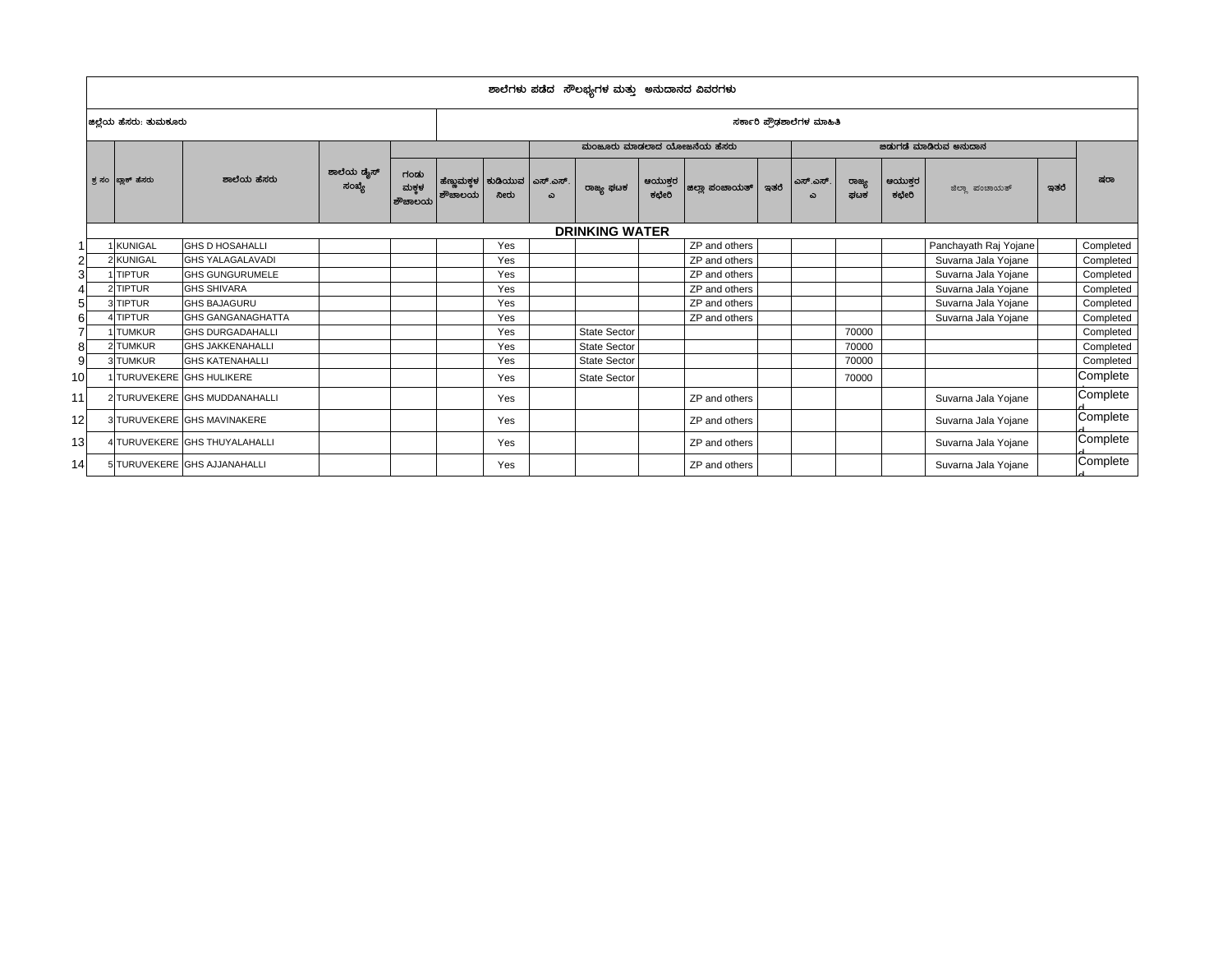|                | ಶಾಲೆಗಳು ಪಡೆದ ಸೌಲಭ್ಯಗಳ ಮತ್ತು ಅನುದಾನದ ವಿವರಗಳು |                                   |                      |                               |                         |                                                      |                            |                     |                  |                |      |          |              |                |                   |      |          |  |  |  |
|----------------|---------------------------------------------|-----------------------------------|----------------------|-------------------------------|-------------------------|------------------------------------------------------|----------------------------|---------------------|------------------|----------------|------|----------|--------------|----------------|-------------------|------|----------|--|--|--|
|                | ಜಿಲ್ಲೆಯ ಹೆಸರು: ತುಮಕೂರು                      |                                   |                      |                               |                         |                                                      | ಸರ್ಕಾರಿ ಪ್ರೌಢಶಾಲೆಗಳ ಮಾಹಿತಿ |                     |                  |                |      |          |              |                |                   |      |          |  |  |  |
|                |                                             |                                   |                      |                               |                         | ಮಂಜೂರು ಮಾಡಲಾದ ಯೋಜನೆಯ ಹೆಸರು<br>ಜಿಡುಗಡೆ ಮಾಡಿರುವ ಅನುದಾನ |                            |                     |                  |                |      |          |              |                |                   |      |          |  |  |  |
|                | ಬ್ಲಾಕ್ ಹೆಸರು<br>ಕ್ತ ಸಂ                      | ಶಾಲೆಯ ಹೆಸರು                       | ಶಾಲೆಯ ಡೈಸ್<br>ಸಂಖ್ಯೆ | ಗಂಡು<br>ಮಕಳ<br>ಶೌಚಾಲಯ  <br>C. | ಹೆಣ್ಣುಮಕ್ತಳ  <br>ಶೌಚಾಲಯ | ಕುಡಿಯುವ<br>ನೀರು                                      | ಎಸ್.ಎಸ್<br>ω               | ರಾಜ್ಯ ಫಟಕ           | ಆಯುಕ್ತರ<br>ಕಛೇರಿ | ಜಿಲ್ಲಾ ಪಂಚಾಯತ್ | ಇತರೆ | ಎಸ್.ಎಸ್. | ರಾಜ್ಯ<br>ಘಟಕ | ಆಯುಕರ<br>ಕಛೇರಿ | ಜಿಲ್ಲಾ<br>ಪಂಚಾಯತ್ | ಇತರೆ | ಷರಾ      |  |  |  |
|                | <b>BOYS TOILET</b>                          |                                   |                      |                               |                         |                                                      |                            |                     |                  |                |      |          |              |                |                   |      |          |  |  |  |
| 1              | C N HALLI                                   | <b>GHS DASUDI</b>                 |                      | Yes                           |                         |                                                      |                            | <b>State Sector</b> |                  |                |      |          | 153000       |                |                   |      | Complete |  |  |  |
| 2              | 2 C N HALLI                                 | <b>GHS YALANADU</b>               |                      | Yes                           |                         |                                                      |                            | <b>State Sector</b> |                  |                |      |          | 153000       |                |                   |      | Complete |  |  |  |
| 3              | 3 C N HALLI                                 | <b>GHS KENKERE</b>                |                      | Yes                           |                         |                                                      |                            | <b>State Sector</b> |                  |                |      |          | 153000       |                |                   |      | Complete |  |  |  |
| $\overline{4}$ | C N HALLI<br>Δ                              | <b>GHS THEERTHAPURA</b>           |                      | Yes                           |                         |                                                      |                            | <b>State Sector</b> |                  |                |      |          | 153000       |                |                   |      | Complete |  |  |  |
| 5 <sub>l</sub> | 5 C N HALLI                                 | <b>GHS GUBEHALLI - NANDIHALLI</b> |                      | Yes                           |                         |                                                      |                            | <b>State Sector</b> |                  |                |      |          | 153000       |                |                   |      | Complete |  |  |  |
| 6              | 6 C N HALLI                                 | <b>GHS SASALU</b>                 |                      | Yes                           |                         |                                                      |                            |                     |                  | ZP and others  |      |          |              |                | 35000             |      | Complete |  |  |  |
| $\overline{7}$ | <b>C N HALLI</b>                            | <b>GHS KAMALAPURA</b>             |                      | Yes                           |                         |                                                      |                            |                     |                  | ZP and others  |      |          |              |                | 35000             |      | Complete |  |  |  |
| 8              | 8 C N HALLI                                 | <b>GHS THAMMADIHALLI</b>          |                      | Yes                           |                         |                                                      |                            | <b>State Sector</b> |                  |                |      |          |              |                | Package           |      | Complete |  |  |  |
| $\overline{9}$ | <b>KUNIGAL</b>                              | <b>GHS D HOSAHALLI</b>            |                      | Yes                           |                         |                                                      |                            |                     |                  | ZP and others  |      |          |              |                | 35000             |      | Complete |  |  |  |
| 10             | 2 KUNIGAL                                   | <b>GHS YALAGALAVADI</b>           |                      | Yes                           |                         |                                                      |                            |                     |                  | ZP and others  |      |          |              |                | 35000             |      | Complete |  |  |  |
| 11             | 1 TIPTUR                                    | <b>GHS GUNGURUMELE</b>            |                      | Yes                           |                         |                                                      |                            |                     |                  | ZP and others  |      |          |              |                | 35000             |      | Complete |  |  |  |
| 12             | 2TIPTUR                                     | <b>GHS SHIVARA</b>                |                      | Yes                           |                         |                                                      |                            |                     |                  | ZP and others  |      |          |              |                | 35000             |      | Complete |  |  |  |
| 13             | 3TIPTUR                                     | <b>GHS BAJAGURU</b>               |                      | Yes                           |                         |                                                      |                            |                     |                  | ZP and others  |      |          |              |                | 35000             |      | Complete |  |  |  |
| 14             | <b>TUMKUR</b>                               | <b>GHS DURGADAHALLI</b>           |                      | Yes                           |                         |                                                      |                            | <b>State Sector</b> |                  |                |      |          | 153000       |                |                   |      | Complete |  |  |  |
| 15             | 2 TUMKUR                                    | <b>GHS HEGGERE</b>                |                      | Yes                           |                         |                                                      |                            | <b>State Sector</b> |                  |                |      |          | 153000       |                |                   |      | Complete |  |  |  |
| 16             | 3 TUMKUR                                    | <b>GHS HANUMANTHAPURA</b>         |                      | Yes                           |                         |                                                      |                            | <b>State Sector</b> |                  |                |      |          | 75000        |                |                   |      | Complete |  |  |  |
| 17             | 4 TUMKUR                                    | <b>GHS JAKKANAHALLI</b>           |                      | Yes                           |                         |                                                      |                            | State Sector        |                  |                |      |          | 75000        |                |                   |      | Complete |  |  |  |
| 18             | 5TUMKUR                                     | <b>GHS KATENAHALLI</b>            |                      | Yes                           |                         |                                                      |                            | <b>State Sector</b> |                  |                |      |          | 75000        |                |                   |      | Complete |  |  |  |
| 19             | 1TURUVEKERE                                 | <b>GJC TURUVEKERE</b>             |                      | Yes                           |                         |                                                      |                            | <b>State Sector</b> |                  |                |      |          | 75000        |                |                   |      | Complete |  |  |  |
| 20             | 2 TURUVEKERE                                | <b>GHS HULIKERE</b>               |                      | Yes                           |                         |                                                      |                            | <b>State Sector</b> |                  |                |      |          | 75000        |                |                   |      | Complete |  |  |  |
| 21             | 3 TURUVEKERE                                | <b>GHS MUDDANAHALLI</b>           |                      | Yes                           |                         |                                                      |                            |                     |                  | ZP and others  |      |          |              |                | 35000             |      | Complete |  |  |  |
| 22             | 4 TURUVEKERE                                | GHS DODDAGORAGHATTA               |                      | Yes                           |                         |                                                      |                            |                     |                  | ZP and others  |      |          |              |                | 35000             |      | Complete |  |  |  |
| 23             | 5 TURUVEKERE                                | <b>GHS KURUBARAHALLI</b>          |                      | Yes                           |                         |                                                      |                            |                     |                  | ZP and others  |      |          |              |                | 35000             |      | Complete |  |  |  |
| 24             | 6 TURUVEKERE                                | <b>GHS MUGALUR</b>                |                      | Yes                           |                         |                                                      |                            |                     |                  | ZP and others  |      |          |              |                | 35000             |      | Complete |  |  |  |
| 25             | 7 TURUVEKERE                                | <b>GHS KODAGEHALLI</b>            |                      | Yes                           |                         |                                                      |                            |                     |                  | ZP and others  |      |          |              |                | 35000             |      | Complete |  |  |  |
| 26             | 8 TURUVEKERE                                | <b>GHS MAVINAKERE</b>             |                      | Yes                           |                         |                                                      |                            |                     |                  | ZP and others  |      |          |              |                | 35000             |      | Complete |  |  |  |